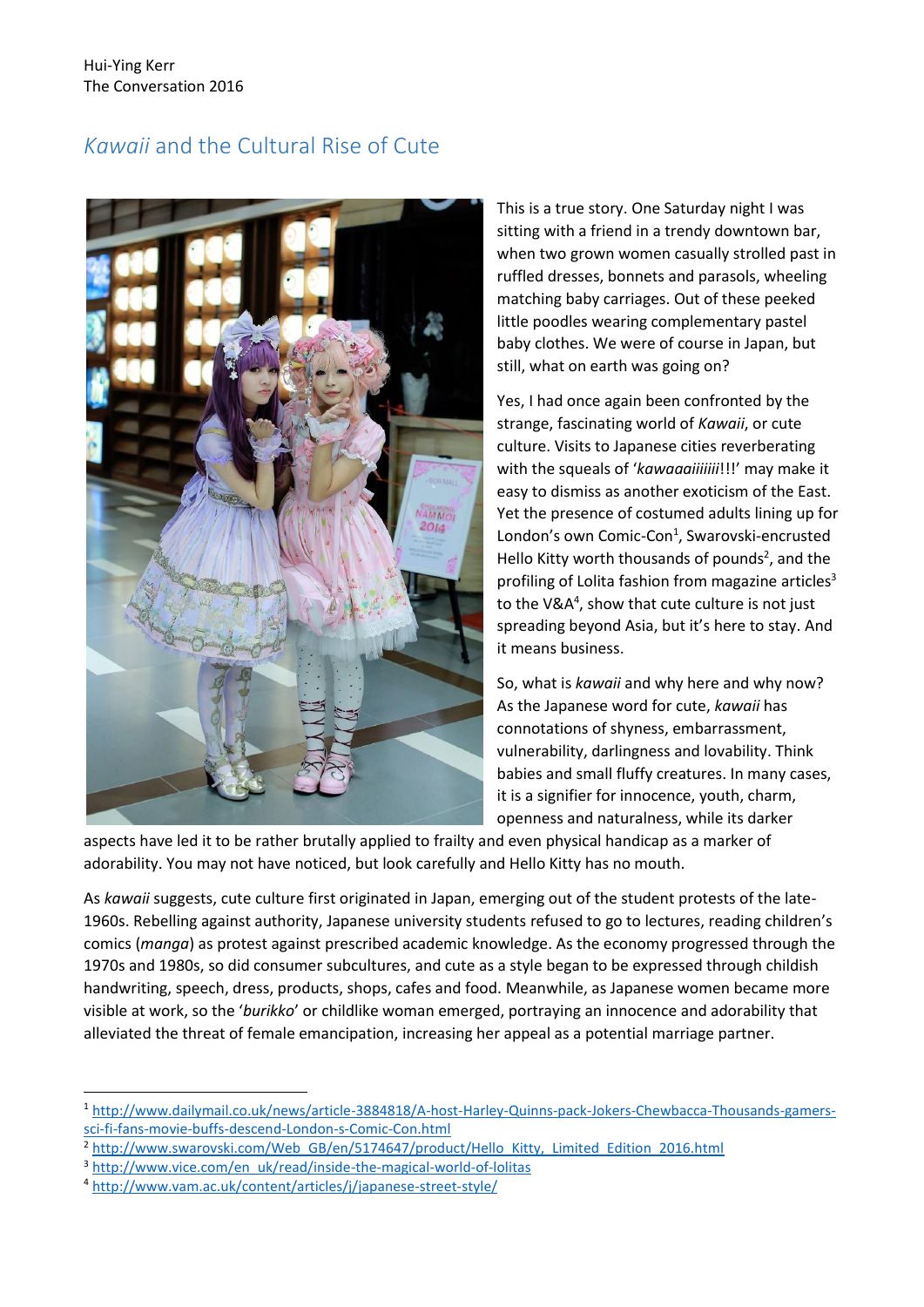Hui-Ying Kerr The Conversation 2016

By the 1990s Japan's Lost Decade(s) of economic crisis was well-underway, and many Japanese subcultures fled into the international market. Banks<sup>5</sup> and commercial airlines<sup>6</sup> began to explore cute as a strategy to increase their appeal, and cultural forms followed in the footsteps of the once invincible Japanese corporate machine, spreading the soft power of Japanese modernity. Where Nissan, Mitsubishi, Sony and Nintendo had carved a path, so tread Japanese anime, film and



music. The 1990s too saw the re-fresh of the ultimate *kawaii* brand, Hello Kitty, expanded to include products aimed at teens and adults rather than pre-adolescent girls.

As part of the '90s spread of Japanese culture, *kawaii* is undoubtedly indebted. However, its persistence well into the 21<sup>st</sup> century shows that something else is now afoot. Cute culture is everywhere and claimed by everyone, regardless of age, gender and nationality. More than the fuzzy dice hanging from the car rear-view mirror, it is the collectable branded official merchandise of cartoons and comics, the endless animations and superhero films<sup>7</sup>, the doll-like dresses of 'Lolita' fashion and the phone-clutching clusters of *Pokemon Go!* players<sup>8</sup>. Importantly it does not seem to rely on Japan, but has become homegrown, with global participants consuming and contributing in equal measure. At first glance it appears these childlike adults, like the proverbial Peter Pan, don't want to grow up, but how convenient for business that they can whip consumers into a frenzy, reducing grown men and women into childish, irrational desire. Cute culture is



capitalism disguised, repackaged and covered in glitter.

Looking at the adult landscape, with its pressures of debt, competition and endless lack, it is no wonder that people want to escape into the infinite time, space and promise of childhood. Cute becomes a way of resisting the adult world, of not just escape and denial, but also resistance against the curtailment of

**.** 

<sup>5</sup> <https://www.cardpartner.com/cobrand/app/hello-kitty>

<sup>6</sup> [http://www.dailymail.co.uk/travel/travel\\_news/article-2751742/Making-fur-fly-Taiwanese-Hello-Kitty-plane-makes-](http://www.dailymail.co.uk/travel/travel_news/article-2751742/Making-fur-fly-Taiwanese-Hello-Kitty-plane-makes-Paris-debut-honour-cute-cartoon-character-s-40th-birthday.html)[Paris-debut-honour-cute-cartoon-character-s-40th-birthday.html](http://www.dailymail.co.uk/travel/travel_news/article-2751742/Making-fur-fly-Taiwanese-Hello-Kitty-plane-makes-Paris-debut-honour-cute-cartoon-character-s-40th-birthday.html)

<sup>7</sup> <http://marvel.com/movies/all>

<sup>8</sup> [https://www.theguardian.com/technology/2016/jul/12/pokemon-go-becomes-global-phenomenon-as-number-of-us](https://www.theguardian.com/technology/2016/jul/12/pokemon-go-becomes-global-phenomenon-as-number-of-us-users-overtakes-twitter)[users-overtakes-twitter](https://www.theguardian.com/technology/2016/jul/12/pokemon-go-becomes-global-phenomenon-as-number-of-us-users-overtakes-twitter)